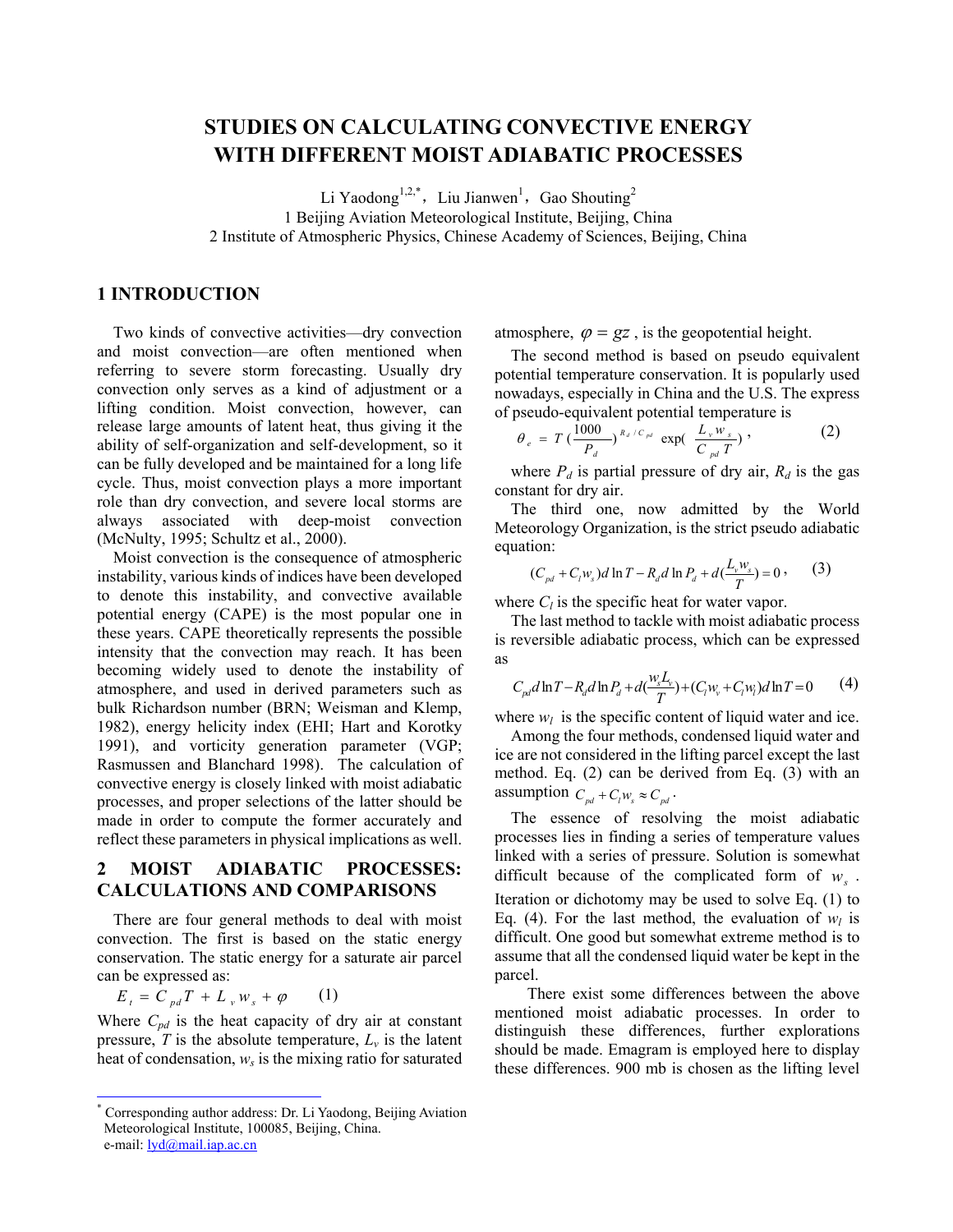and eleven different lifting temperatures (from –20℃ to 30°C with an interval of  $5^{\circ}$ C) are selected. Furthermore, in order to simplify the calculations and comparisons, air parcels are assumed saturated there.



Fig.1 Intercomparisons of different methods for moist adiabatic processes: pseudo equivalent potential temperature conservation lines (dotted), static energy conservation lines (solid) and reversible moist adiabatic lines (dashed). Notice that the first two sets of lines superpose each other and cannot be easily distinguished. The ordinate is logarithmic pressure in mb. The abscissa is temperature in Celsius degree.

Figure 1 shows three sets of moist adiabatic lines corresponding to pseudo equivalent potential temperature conservation, static energy conservation, and the reversible moist adiabatic process, respectively. It can be seen that the moist adiabatic lines corresponding to the pseudo equivalent potential temperature conservation are very close to or even superpose those lines related to static energy conservation. This is to be expected since latent heats are both considered while specific heat of water vapor are both ignored in these two processes. In fact, static energy conservation and pseudo equivalent potential temperature conservation are actually different measures for nearly the same physical process.

However, things become quite different with respect to the reversible moist adiabatic lines. Although they are very close to the pseudo-equivalent potential temperature lines with respect to low lifting temperatures, obvious differences can be seen to high lifting temperatures, especially at the high levels. This can be explained by larger sensible heats accumulation due to more liquid water and relatively large temperature variations of the lifting parcel. Additionally, solidification of liquid water is ignored in reversible adiabatic process here.

Figure 2 shows three sets of moist adiabatic lines corresponding to reversible adiabatic process, pseudo equivalent potential temperature conservation and strict pseudo adiabatic equation, respectively. We can see the strict pseudo adiabatic lines lie between pseudo equivalent potential temperature lines and reversible moist adiabatic ones, just as they are expected. The temperature lapse rates of reversible adiabatic process are smaller than other moist processes for high lifting temperatures, and the lapse rates of strict pseudo adiabatic process are slightly smaller than pseudo equivalent potential temperature process. When the lifting temperatures are low, the strict pseudo adiabatic process lines are very close to pseudo equivalent potential temperature lines. Moreover, we can see the differences between reversible adiabatic lines and strict pseudo adiabatic lines are larger than that between pseudo equivalent potential temperature lines and strict pseudo adiabatic lines. Thus, pseudo equivalent potential temperature conservation is a good approximation to strict adiabatic process comparing to reversible adiabatic process.





Figure 3 presents the two kinds of reversible adiabatic process, one is calculated according to ordinary reversible adiabatic process, the other is calculated according to reversible adiabatic process with liquid water solidification. In order to be acceptable, the liquid water is assumed to start solidifying below 0℃, and become totally frozen when temperature reaches –20℃. To simplify the calculation, the solidifying process is assumed linear. We can see the lapse rates are obviously smaller when considering solidification, especially to high lifting temperatures. It can be explained by large amount of heat release due to sufficient liquid water solidification. For the same reason, we can see the suddenly decrease of lapse rates with respect to solidification of liquid water between 0℃ and –20℃. This result may be invoked to interpret the behavior of a cumulonimbus whose growth suddenly increases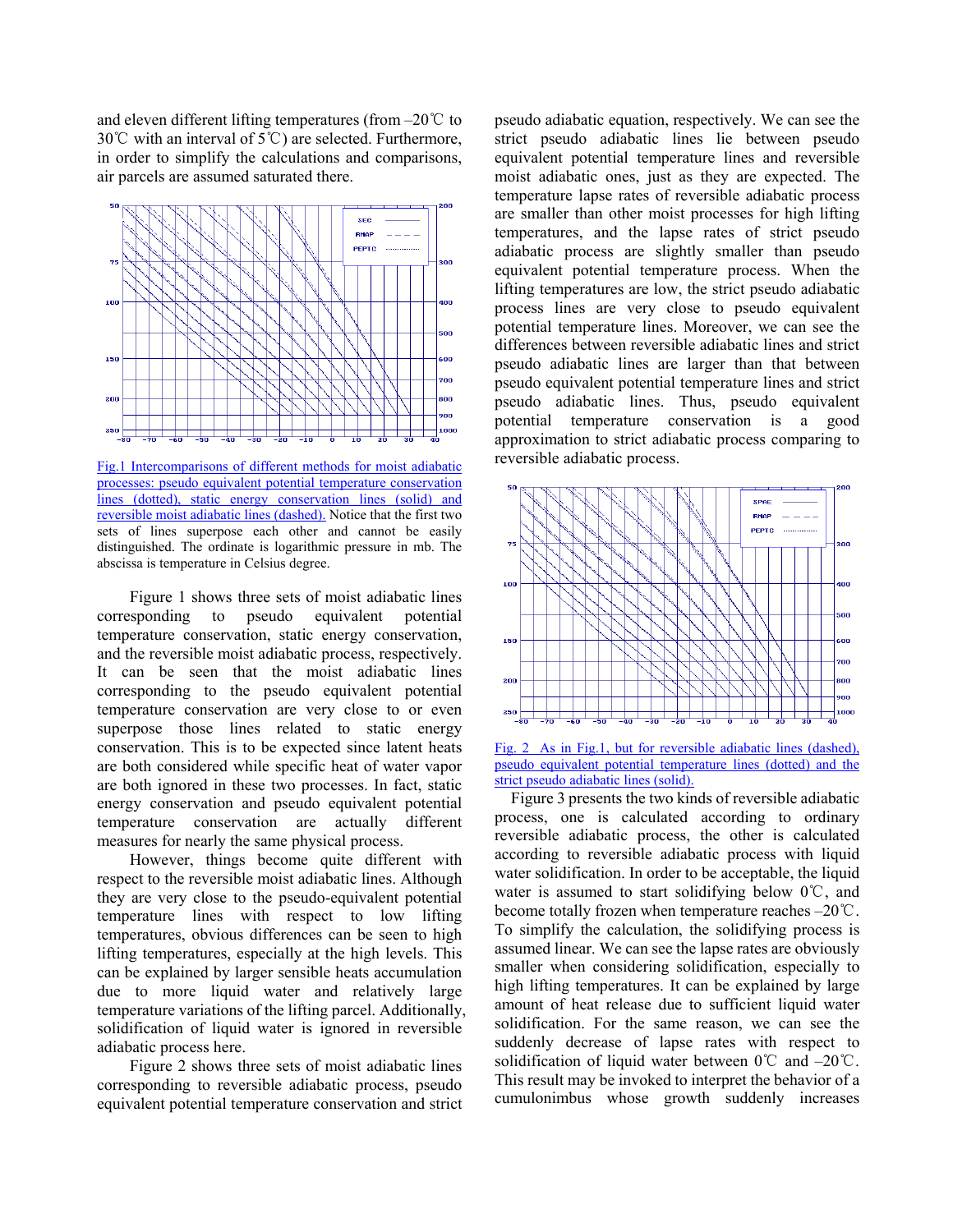shortly after the first traces of glaciation in its summits (Williams and Renno, 1993).



Fig. 3. Comparison of two kinds of reversible adiabatic process, one set of lines are ordinary (dashed), the others are reversible adiabatic lines with liquid water solidification (solid).

## **3 CONVECTIVE ENERGY PARAMETERS WITH LIQUID WATER DRAGGING**

From the above comparison, we can see the selection of moist adiabatic process affects convective energy. By the way, the downdraft of condensed liquid water also affects the convective energy. CAPE is a theoretical result in which the gravitational pull on liquid and solid water in the cloud are not considered, thus it often overestimates the positive convective energy. Taking the gravitational effect of the condensed liquid water into consideration, CAPE then can be modified (MCAPE) as

$$
MCAPE = g \int_{z_f}^{z_e} \left[ \frac{1}{\overline{T}_{ve}} (T_{va} - T_{ve}) - w_l \right] dz, \tag{5}
$$

where  $T_{va}$  is the absolute virtual temperature of the lifting parcel,  $T_{ve}$  is the absolute virtual temperature of the corresponding stratified atmosphere,  $z_f$  is the height of the free convection level,  $z_e$  is the equilibrium altitude,  $T_{ve}$  is the average absolute virtual temperature between  $z_f$  and  $z_e$ , and  $w_l$  is the specific content of liquid water and ice.

A crude evaluation of Eq. (5) shows that the downdraft effect of 4 g of liquid water in a 1 kg air-parcel can nearly offset the positive buoyancy generated by 1 Celsius degree of temperature difference between the air parcel and the environment.

Downdrafts are the formation mechanisms for thunderstorm wind, micro-downbursts, and low-level wind shear. When the dry cold air penetrates into the cloud cell in the midtroposphere, the liquid water in the cloud evaporates and the cloud cell becomes colder there, and downdraft flow occurs and affects the structure of the convection (Gilmore and Wicker, 1998). Supposing the downdraft flow descends along the pseudo equivalent potential temperature line, then the downdraft convective available potential energy or DCAPE (Emanuel, 1994) can be described as

$$
DCAPE = g \int_{Z_{y_e}}^{Z_D} \frac{1}{\overline{T}_{ve}} (T_{ve} - T_{va}) dz , \quad (6)
$$

where  $z_D$  and  $z_{sfc}$  are the height of the downdraft-starting level and the height of the surface level, respectively. An iso-enthalpy process presumption is suggested to acquire the primary temperature of the downdraft parcel in the midtroposphere level where dry cold air intrudes.

The modified downdraft convective available potential energy (MDCAPE ) can be used to describe the gravitational effect of condensed liquid and solid water.

$$
MDCAPE = g \int_{Z_{yc}}^{Z_D} \frac{1}{\overline{T}_{ve}} (T_{ve} - T_{va} + w_l) dz \quad (7)
$$

#### **4 CASE STUDY**

In order to discover the role of the condensed liquid water, a thunderstorm case with strong surface wind is analyzed with convective energy being calculated.



Fig. 4. Emagram for Beijing rawinsonde at 1200 UTC 3 Aug 1998. The surface observation is taken as the lift-starting point.

Figure 4 shows the Emagram of Beijing rawinsonde observation at 1200 UTC 3 August 1998. Taking the surface observation as the initial lifting level, CAPE is 263.6 J kg<sup>-1</sup>. If the significant level ( $p=557.0$  mb, t=-3.5 °C,  $t_d$ =-6.3 °C) is taken as the starting level for the downdraft, the wet-bulb temperature equals –4.8℃. If  $10.0 \text{ g kg}^{-1}$  of liquid water is assumed to be in the parcel before the iso-enthalpy evaporation process, then the temperature reaches 18.9℃ when it descends to the surface level, with DCAPE reaching  $1044.0$  J kg<sup>-1</sup>. The liquid water in the downdraft parcel evaporates gradually in the reversible moist adiabatic process to maintain the saturated state of the parcel. The remaining